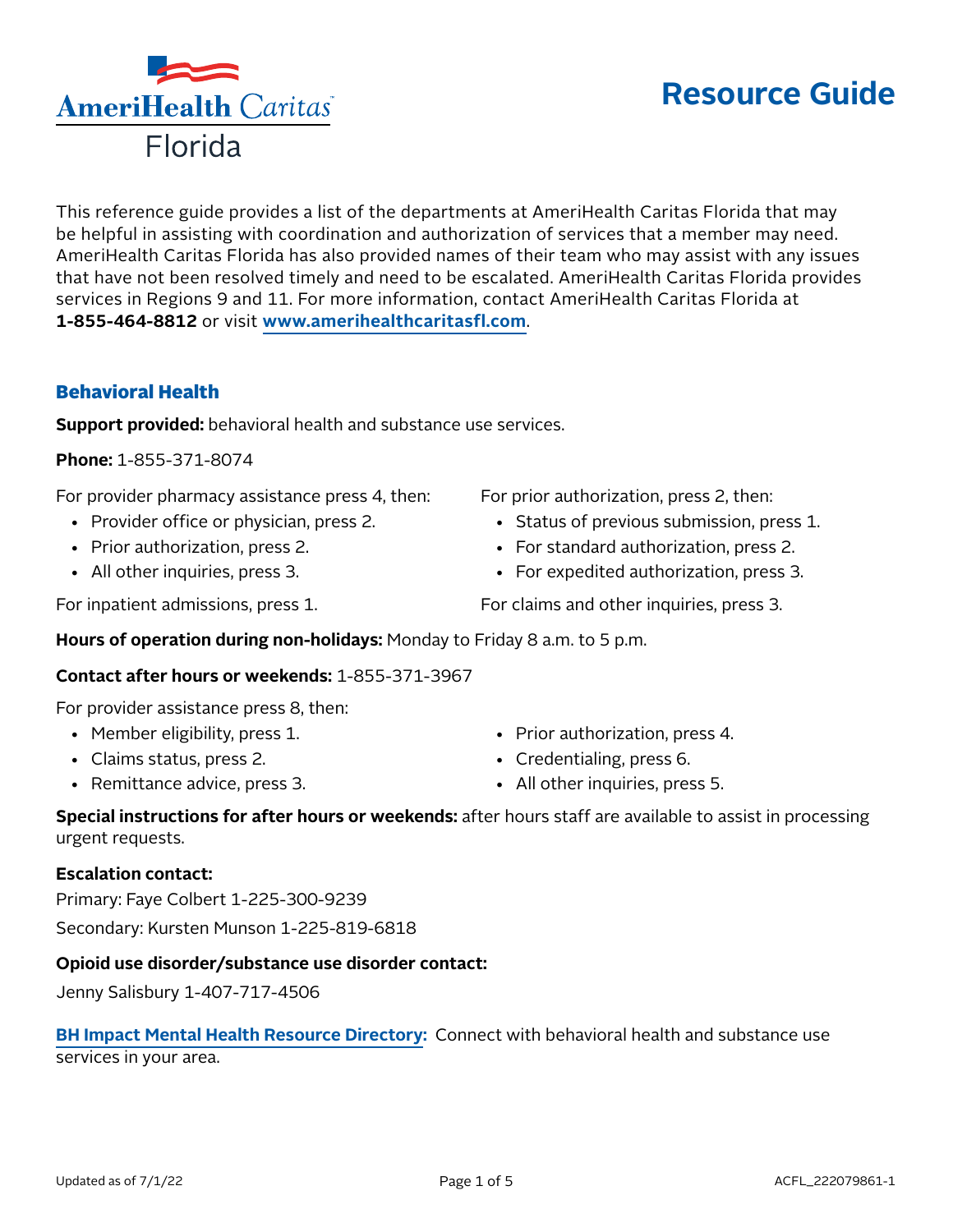

## Bright Start® Maternity Program

**Support provided:** nursing review and counseling; nutrition review, prenatal, delivery, and postpartum services; and nursery care in the hospital.

**Phone:** 1-855-371-8076

**Hours of operation during non-holidays:** Monday to Friday from 8 a.m. to 5 p.m.

**Contact after hours or weekends:** 1-855-398-5615

**Escalation contact:**

Primary: Maria Diaz Pelaez 1-561-632-5807 Secondary: Jenny Salisbury 1-407-717-4506

#### Case Management

**Support provided:** assistance with appointments post discharge, linking member to community services, education on condition, coordination with treating providers.

**Phone:** 1-855-371-8072

**Hours of operation during non-holidays:** Monday to Friday from 8 a.m. to 5 p.m.

**Contact after hours or weekends:** 1-855-398-5615

#### **Escalation contact:**

Primary: Maria Diaz Pelaez 1-561-632-5807 Secondary: Jenny Salisbury 1-407-717-4506

#### Perinatal Care Support

**Support provided:** assistance with appointments after discharge, linking member to community services, education on condition, coordination with treating providers during the perinatal period.

**Phone:** 1-855-371-8076

**Hours of operation during non-holidays:** Monday to Friday from 8 a.m. to 5 p.m.

**Contact after hours or weekends:** 1-855-398-5615

#### **Escalation contact:**

Primary: Maria Diaz Pelaez 1-561-632-5807 Secondary: Jenny Salisbury 1-407-717-4506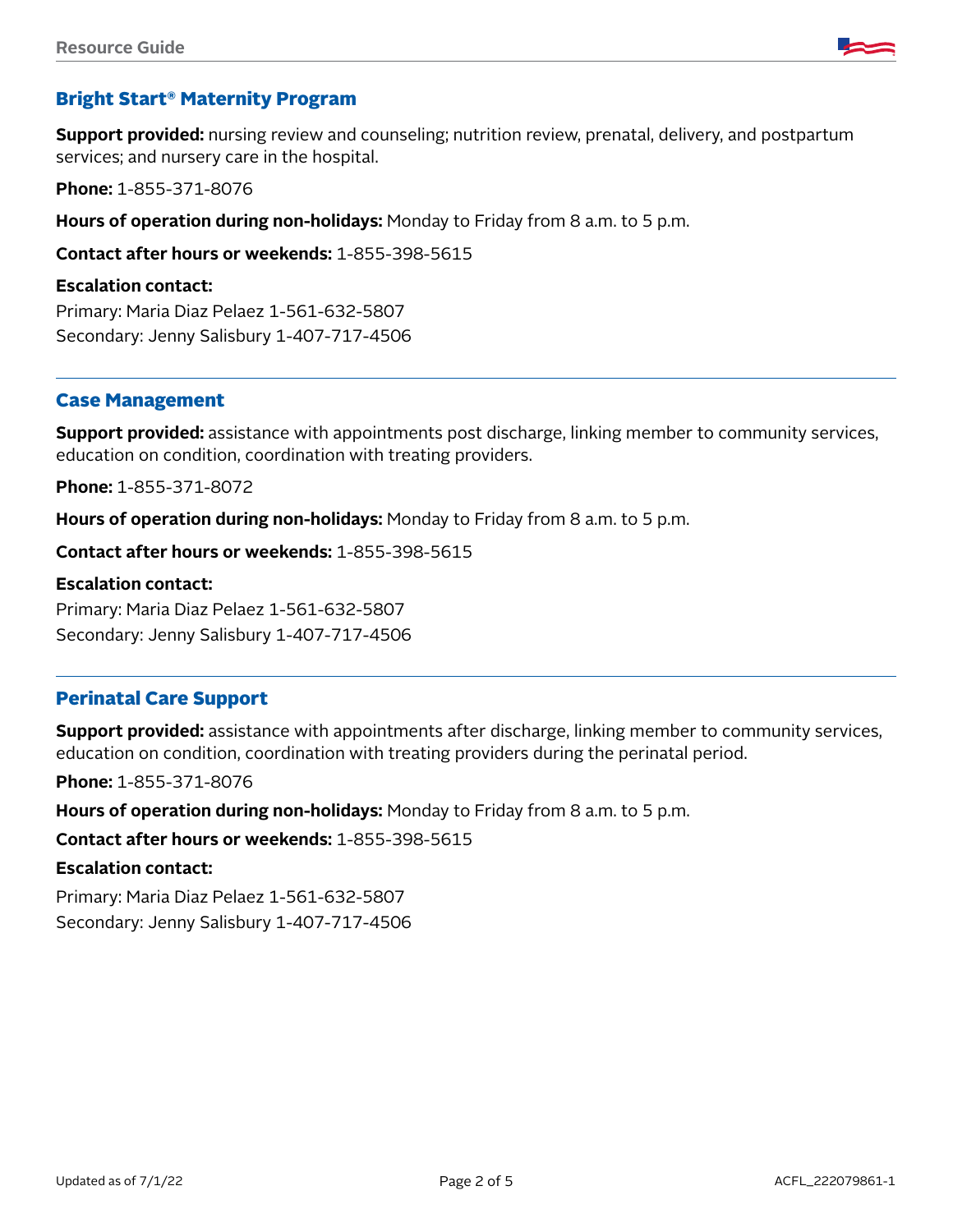## Pharmacy

**Support provided:** authorizations related to retail drugs, specialty drugs, and information on what drugs require prior authorization.

**Phone:** 1-855-371-3963

For provider assistance press 2, then:

- Prior authorization, press 1.
- All other inquires, press 2.

For pharmacy assistance, press 3.

**Hours of operation during non-holidays:** 24 hours a day, seven days a week.

**Contact after hours or weekends:** 1-855-371-3963

#### **Escalation contact:**

Primary: Toks Kassim 1-305-962-6089 Secondary: Patty Oaster 1-267-303-0760

#### Utilization Management

**Support provided:** inpatient and outpatient authorizations related to acute and post-acute admissions and outpatient services, including therapies, radiology, etc.

#### **Phone:** 1-855-371-8074

For provider pharmacy assistance press 4, then:

- Provider office or physician, press 2.
- Prior authorization, press 1.
- All other inquiries, press 2.

For claims and other inquiries, press 3.

For prior authorization, press 2, then:

- Status of previous submission, press 1.
- For standard authorization, press 2.
- For expedited authorization, press 3.

**Hours of operation during non-holidays:** Monday to Friday 8 a.m. to 5 p.m.

#### **Contact after hours or weekends:** 1-855-355-9800

For provider assistance press 8, then:

- Member eligibility, press 1.
- Claims status, press 2.
- Remittance advice, press 3.
- Prior authorization, press 4.
- Credentialing, press 6.
- All other inquiries, press 5.

**Special instructions for after hours or weekends:** after hours staff are available to assist in processing urgent requests.

#### **Escalation contact:**

Primary: Lakesha Dickerson 1-225-335-0203 Secondary: Melissa Wallace 1-603-341-3583

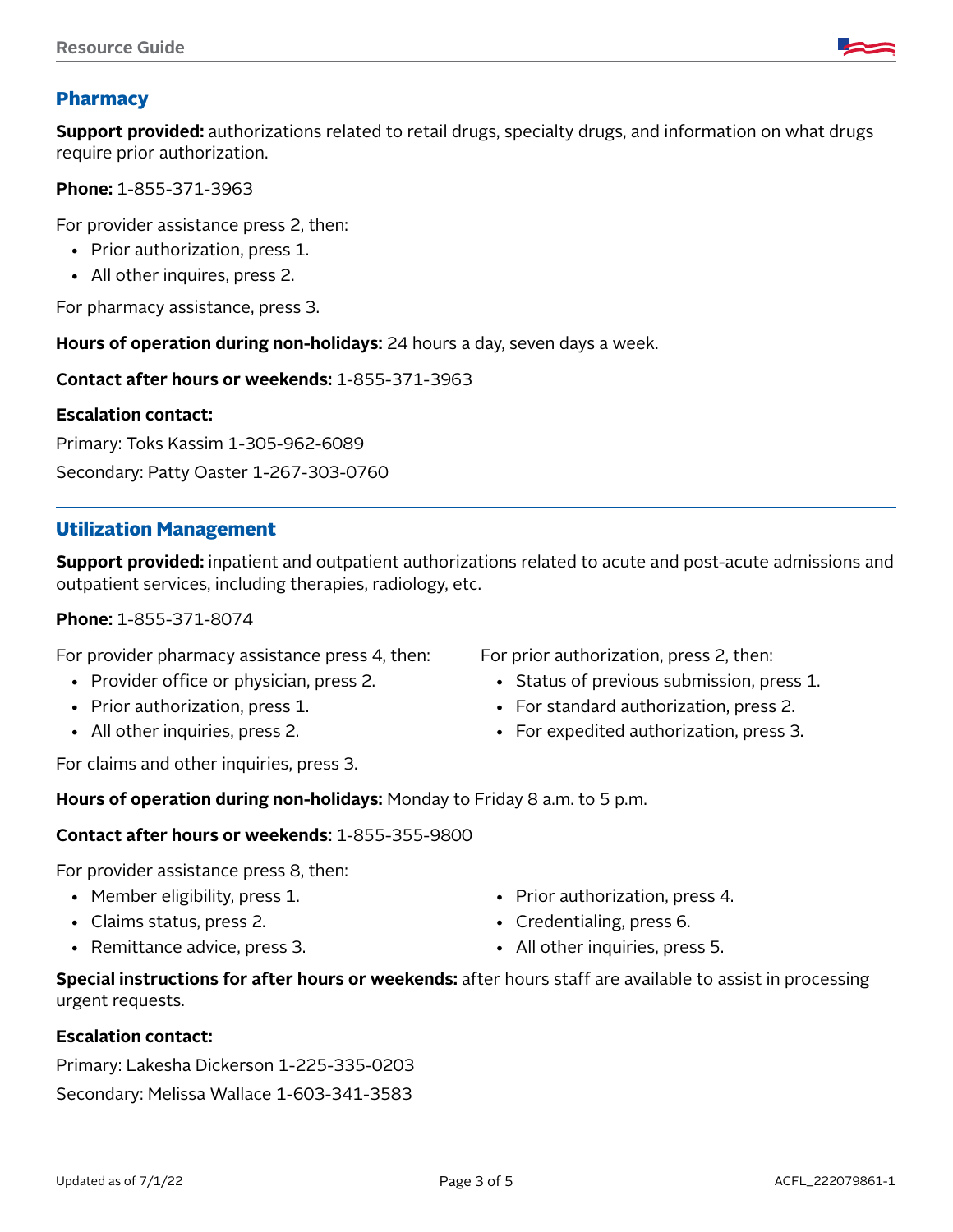

## Subcontracted Utilization Management Services

## Coastal Care Services

#### **Support provided:**

Home health services (HH), private duty nursing, IV infusion, and durable medical equipment (DME).

**Phone:** 1-855-481-0505

Language selection: English, press 1; Spanish, press 2

For provider assistance press 3, then:

- Medicaid, press 2.
- AmeriHealth Caritas, press 1.
- For DME, press 2.
- For HH/IV, press 3.
- Provider relations, press 4.
- AmeriHealth Caritas, press 1.
- For DME, press 2.
- For HH/IV, press 3.

All other inquiries, press 0.

**Hours of operation during non-holidays:** 24 hours a day, seven days a week.

**Contact after hours or weekends:** 1-855-481-0505

#### **Escalation contact:**

Primary: Evelina Tutino 1-786-879-8913

Secondary: Ysel Garcia 1-305-970-2048

#### **Transportation**

### MTM (Medical Transportation Management Inc.)

**Support provided:** non-emergency transportation home upon discharge.

**Phone:** 1-855-371-3968

Access requires 10-digit member ID number

**Hours of operation during non-holidays:** 24 hours a day, seven days a week.

**Contact after hours or weekends:** 1-855-371-3968

#### **Escalation contact:**

Primary: Colleen Schlea 1-636-695-5513 Secondary: Duane Williams 1-636-695-5706

## 24/7 Nurse Call Line

1-855-398-5615